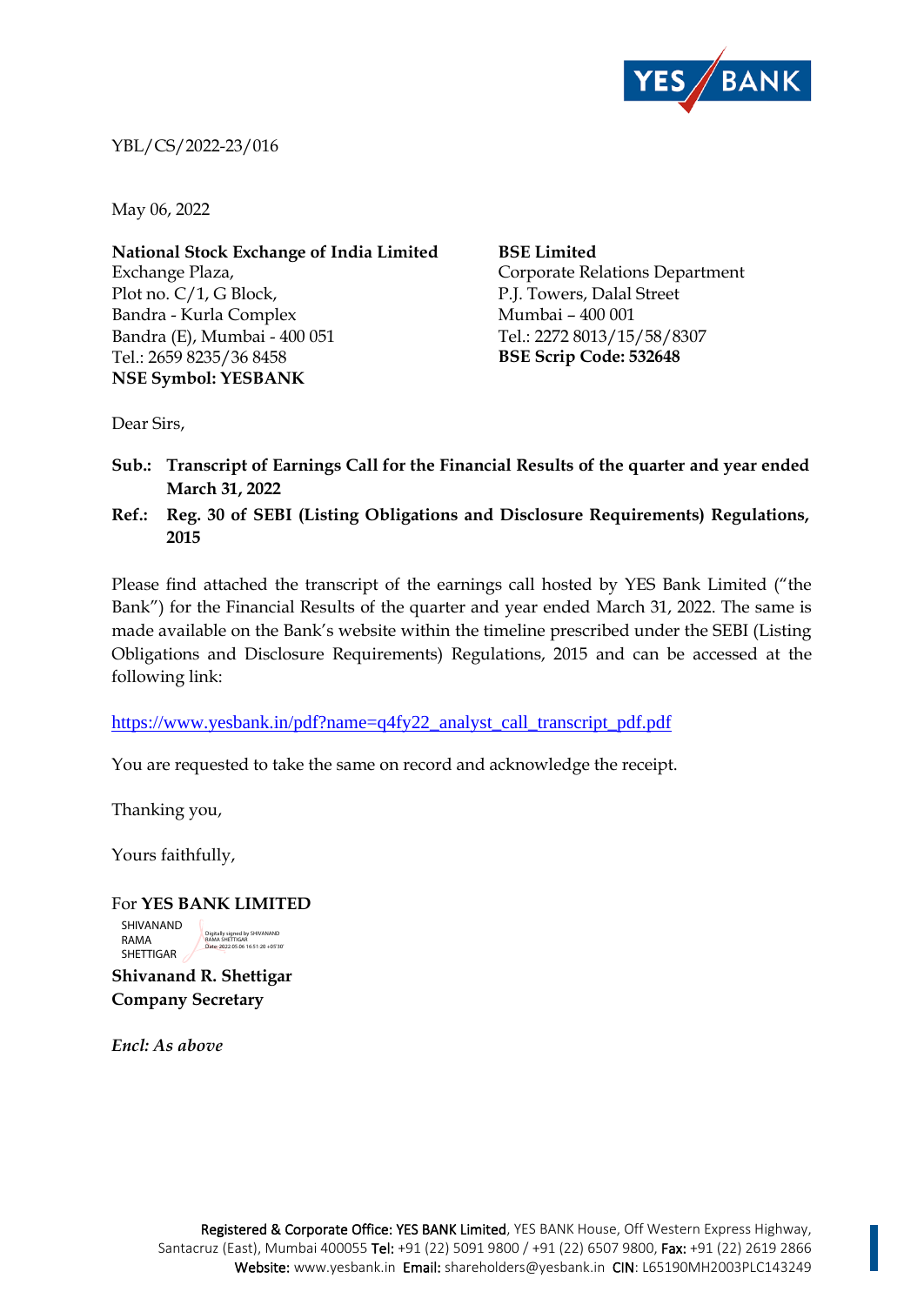

# "Yes Bank Limited Q4 FY2022 Earnings Conference Call"

April 30, 2022





**MANAGEMENT: MR. PRASHANT KUMAR – MANAGING DIRECTOR & CHIEF EXECUTIVE OFFICER – YES BANK MR. NIRANJAN BANODKAR – CHIEF FINANCIAL OFFICER – YES BANK MS. ANITA PAI – CHIEF OPERATING OFFICER – YES BANK MR. RAJAN PENTAL – GLOBAL HEAD – RETAIL BANKING – YES BANK MR. RAVI THOTA – COUNTRY HEAD – LARGE CORPORATES – YES BANK MR. AKASH SURI – COUNTRY HEAD – STRESSED ASSETS MANAGEMENT – YES BANK**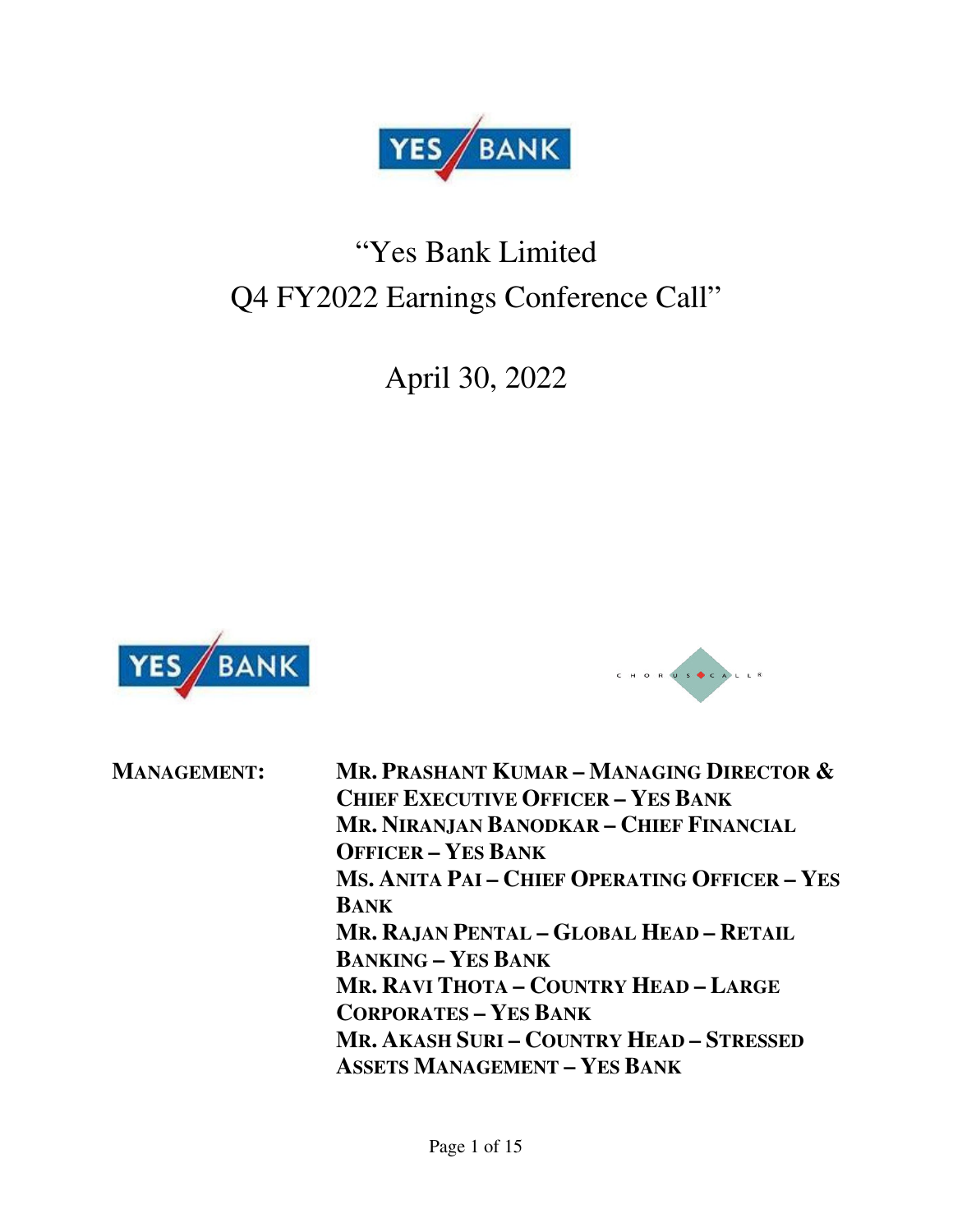

**Moderator**: Ladies and gentlemen, good day and welcome to the Q4 FY2022 Earnings Conference Call of Yes Bank Limited. On the management panel, we have with us today Mr. Prashant Kumar, MD & CEO, Yes Bank, Mr. Niranjan Banodkar, Chief Financial Officer, Ms. Anita Pai, Chief Operating Officer, Mr. Rajan Pental, Global Head, Retail Banking, Mr. Ravi Thota, Country Head, Large Corporates, and Mr. Akash Suri, Country Head, Stressed Assets Management. As a reminder, all participant lines will be in the listen-only mode and there will be an opportunity for you to ask questions after the presentation concludes. Should you need assistance during the conference call, please signal an operator by pressing '\*' then '0' on your touchtone phone. Please note that this conference is being recorded. I now hand the conference over to Mr. Prashant Kumar, MD & CEO, Yes Bank. Thank you and over to you Sir!

**Prashant Kumar:** A very good afternoon and thank you for joining Yes Bank FY2022 and Q4 FY2022 financial results call. With me, I have the top management of Yes Bank. We are very happy to report that Yes Bank has become the sixth largest private sector bank in terms of total assets during the year and has also returned to profitability with its full year profits of Rs.1066 Crores for FY2022. This is the first full year profit since FY2019 as against a loss of Rs.22715 Crores in FY2020 and Rs.3462 Crores loss in FY2021. The bank is a go to digital bank with nearly every third digital transaction of the country is being powered by Yes Bank. This dominance enables us to be a banker to majority of the fintec and e-commerce companies in India. The bank continues with its leading market share position in UPI, Aadhaar renewal services, IMPS, NEFT, and micro-ATM with number one position in UPI and NEFT. It is also a leader with more than one million business correspondence and the third largest player in micro-ATM after launching them in March 2021.

> Now coming to FY2022 and Q4 financial results. We are pleased to report consistent improvement across all our core operating metrics as well as the second objective. In the year and quarter gone by the bank has achieve the following. On the profit and loss side, as I have already shared the bank has reported a net profit of Rs.1066 Crores for the full year and Rs.367 Crores in Q4. This is 38% up quarter-on-quarter. The operating profits stands at Rs.2916 Crores for the full year and Rs.770 Crores in Q4 and again this is 6% up quarter on quarter. The NIM stands at 2.3% for FY2022 and 2.5% for Q4 and continuing to trend upwards five basis points quarter-on-quarter and this is supported by 10 basis points reduction in cost of deposits, which stands at 4.8% now. The core fee income drivers continue to show significant traction with sustained momentum in retail banking fees. The corporate trade and cash management business and increased digital transaction resulting in higher interchange income. The noninterest income currently at Rs.3267 Crores is up 8% Y-o-Y and Rs.887 Crores for Q4, which is up 29% Y-o-Y. The normalized noninterest income for FY2022 has improved by more than 40%. The operating expenses are at Rs.6844 Crores, which is 18% increase Y-o-Y and Rs.1927 Crores for Q4, which also has gone up by 19% Y-o-Y. The increase in operating expenses is due to provisioning for variable compensation of employees and corresponding head count increase of 2000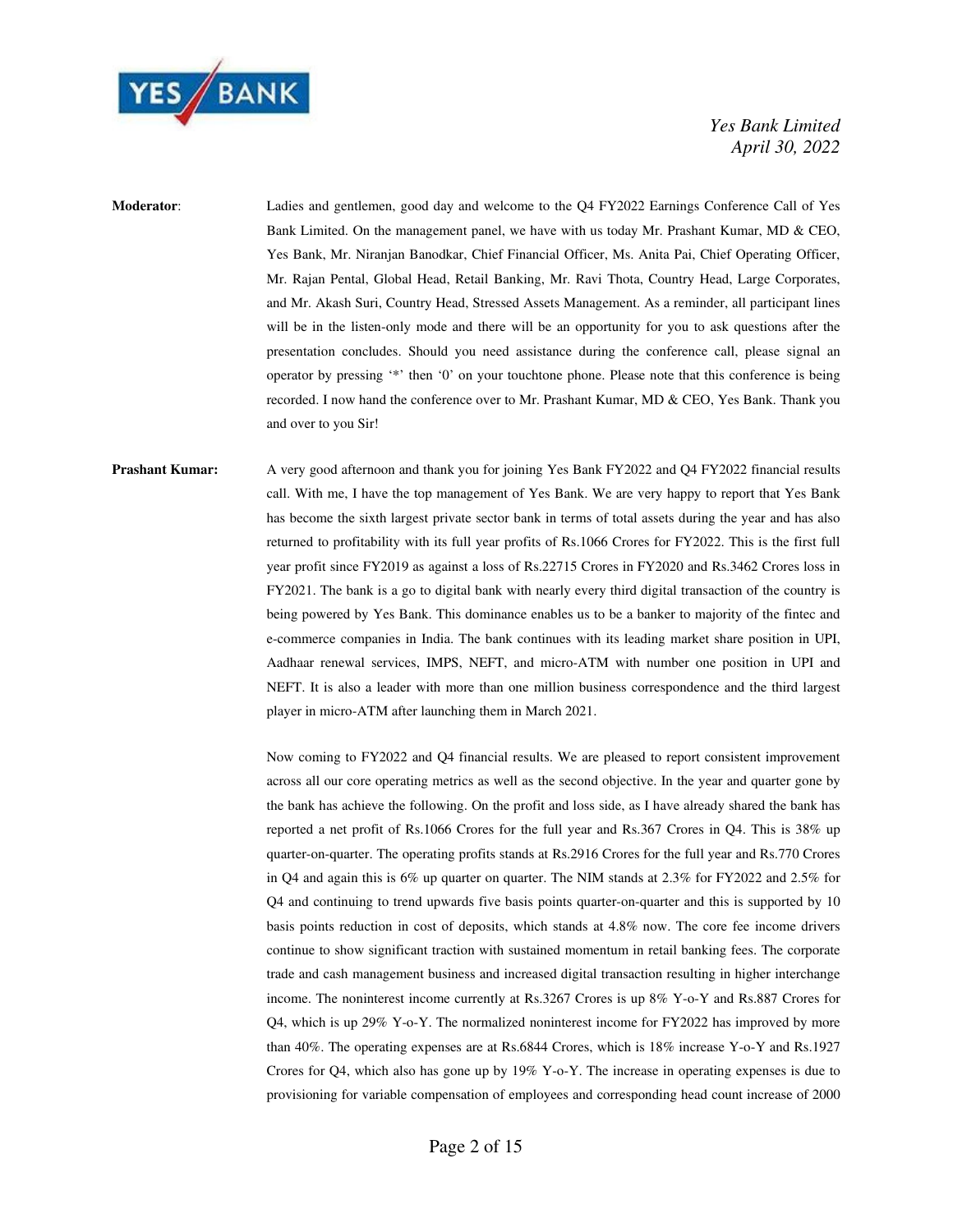

plus employees. On the advances side the mix between the retail MSME and corporate has improved by 300 basis points and currently this is 60:40, 60% on the retail MSME and 40% on the corporate. During the financial year we have also sanction and disbursed Rs.70000 Crores of loans across wholesale, SME, retail, and rural segments. Our three segments retail, SME and medium enterprises have shown a strong advances growth of 31%, 16% and 32% Y-o-Y respectively and which augurs very well for our growth aspiration as well as our guidance for FY2023 and beyond.

 On the deposit side, last two years our deposits have doubled to two lakh Crores. The casa ratio currently at 31.1% and the component of casa in retail TD has also improved to almost 62%. Currently we are acquiring more than 1 lakh casa customers on monthly basis and the most important part the growth in liability has also come despite reduction in the interest rate which is a reflection of the trust and the confidence of our stakeholder and also due to our superior customer service. Our cost of deposits continues to reduce and it is currently at 4.8% for the quarter and 5% for the FY2022. Both cost of deposits and cost of fund has come down by 100 basis points since last year. The savings bank balances have grown by 48% Y-o-Y and 11% on quarter-on-quarter while current account balances have grown by 39% Y-o-Y and 8% quarter-on-quarter. The average daily current accounts have grown by 50% Y-o-Y mainly on account of our digital solution to the ecommerce and fintec players.

 On the asset quality front, our GNPA ratio is currently 30.9% against 15.4% last year and 14.7% last quarter. Similarly net NPA number has also improved to 4.5% against 5.9% last year and 5.3% last quarter. The drag of labelled exposure on banks profitability has significantly reduced Y-o-Y, which is a contributory factor for the net profitability for the FY2022 and this is mainly driven by rise in the recovery and upgrade and lower slippage. The slippage continues to trend lower. This is Rs.5795 Crores for FY2022 against Rs.12000 Crores in FY2021 and for the Q4 Rs.802 Crores and sequentially has come down from Rs.978 Crores in Q3. There has been a significant reduction in the overdue loans of more than 30 days bucket by Rs.1500 Crores quarter-on-quarter. The resolution momentum continues to be very strong with total recoveries and upgrades at Rs.7290 Crores against Rs.5782 Crores in FY2021 and this also involves cash recoveries and upgrades of Rs.1828 Crores in Q4. The profits to form the ARC and complete the transfer of legacy stress assets is on track and we expect to complete this exercise by June 2022. On capital front, our CET ratio has improved by 40 basis points during the financial year and currently at 11.6.

 The total capital adequacy at 17.4. The risk weighted assets to total assets has also improved to 73% against 84.4% last year. We also have capital of almost 260 basis points sitting in our DTA which will come back to the bank's capital over a period of time. On the people front, we have added net addition of more than 2000 employees during the financial year. We have also taken a number of steps for nurturing an inclusive culture and investing in the right skill set and talent. The program on the Yes Professional Bankers and Yes Force have been launched in Q4. These programs which are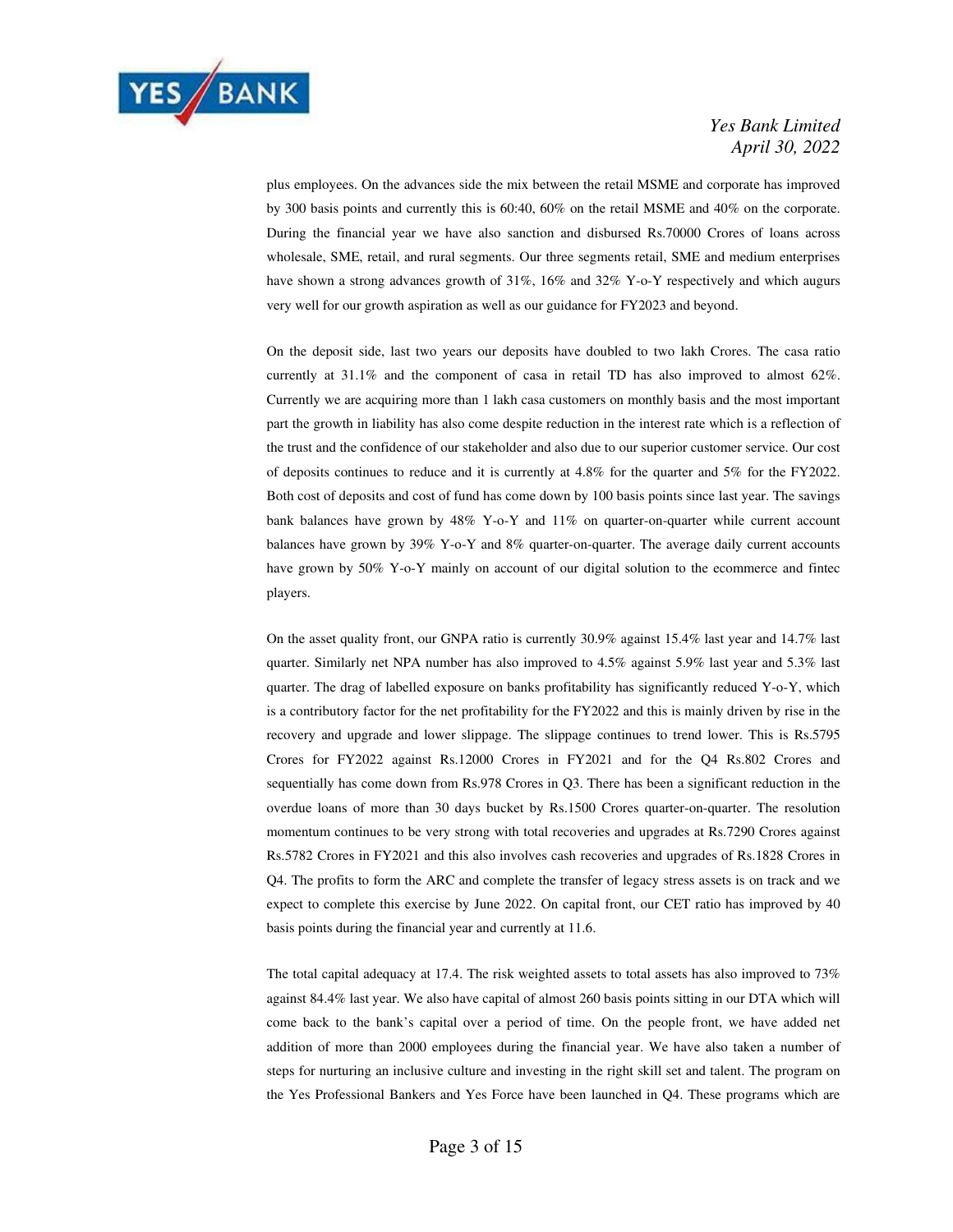

actually based on the source-train and hire model will help the bank build a robust talent pipeline across various functions. Our top and senior management leadership, we have conducted a 360-degree feedback which would help them identifying their strength and area of opportunity based on the feedback received. We have also conducted an employee survey which we have named as 'Voice of Yes' to understand the views and opinions of all the employees and the input coming from this survey would be integrated into action plan that would help in making Yes Bank a great workplace.

 We continue to focus on new customer products and the proposition. Recently in Mumbai we have launched a mobility card with 'Chalo' which is known as the 'BEST Chalo YES Bank Rupay card' so this is a partnership between Chalo, Rupay and Yes Bank and currently 1 lakh commuters of BEST are using this and the plan is that it would be 10 million commuters in Mumbai so I think the customers in Mumbai over a period of time would be using the same mobility card for buses, for metro, for the local trains and even for parking. We have also launched an annual startup enabler program YES Bank Agri Infinity, which seeks to co-develop digital financial solutions for the food and agriculture ecosystem by venturing entrepreneur ventures in the field. We continue to focus on the physical presence in newer geographies in some parts of Karnataka, Telangana, and Odisha. The bank has opened 15 branches and added more than 2000 new Yes banker during the financial year. Because of the continued concerns on the cyber capability site, I think we have been very focused to protect the interest of our depositors and the bank has won the best IT risk management and cyber security initiatives and cloud adoption in the medium bank category at the  $17<sup>th</sup>$  IBA awards. We have also been included into the FTSE All World Index during the quarter.

 Now all the points demonstrate a very strong momentum in the build of a good quality franchise. Our progress over the last 24 months has also been validated by external stakeholder. In addition to Crisil and Moody the CARE has upgrade the bank to triple BBB plus from BBB and maintain a positive outlook. Looking ahead at FY2023 we would like to share our strategic objective guidance which includes casa ratio at 35%. The mix between the retail MSME and corporate would further improve by 400 basis points. We are targeting a total advances growth of more than 15% contributed by 10% growth on large corporates and more than 25% growth in retail MSME and medium enterprise. We will continue to sustain a CD ratio of less than 100%. For the third year consecutively, we would be targeting a recovery and upgrades of more than Rs.5000 Crores. We are very confident to achieve a ROA of 75 basis points by the end of FY2023 and some of the recoveries if that happens as per our expectations, then we would also be in a position to touch a ROA from 1% by the end of FY2023. With this I want to thank all of you once again for taking the time out for joining this call and wish all of you and your family's good health and prosperity and we can now open the floor for your questions. Thank you.

**Moderator**: Thank you very much. We will now begin the question-and-answer session. The first question is from the line of Mahrukh Adajania from Edelweiss. Please go ahead.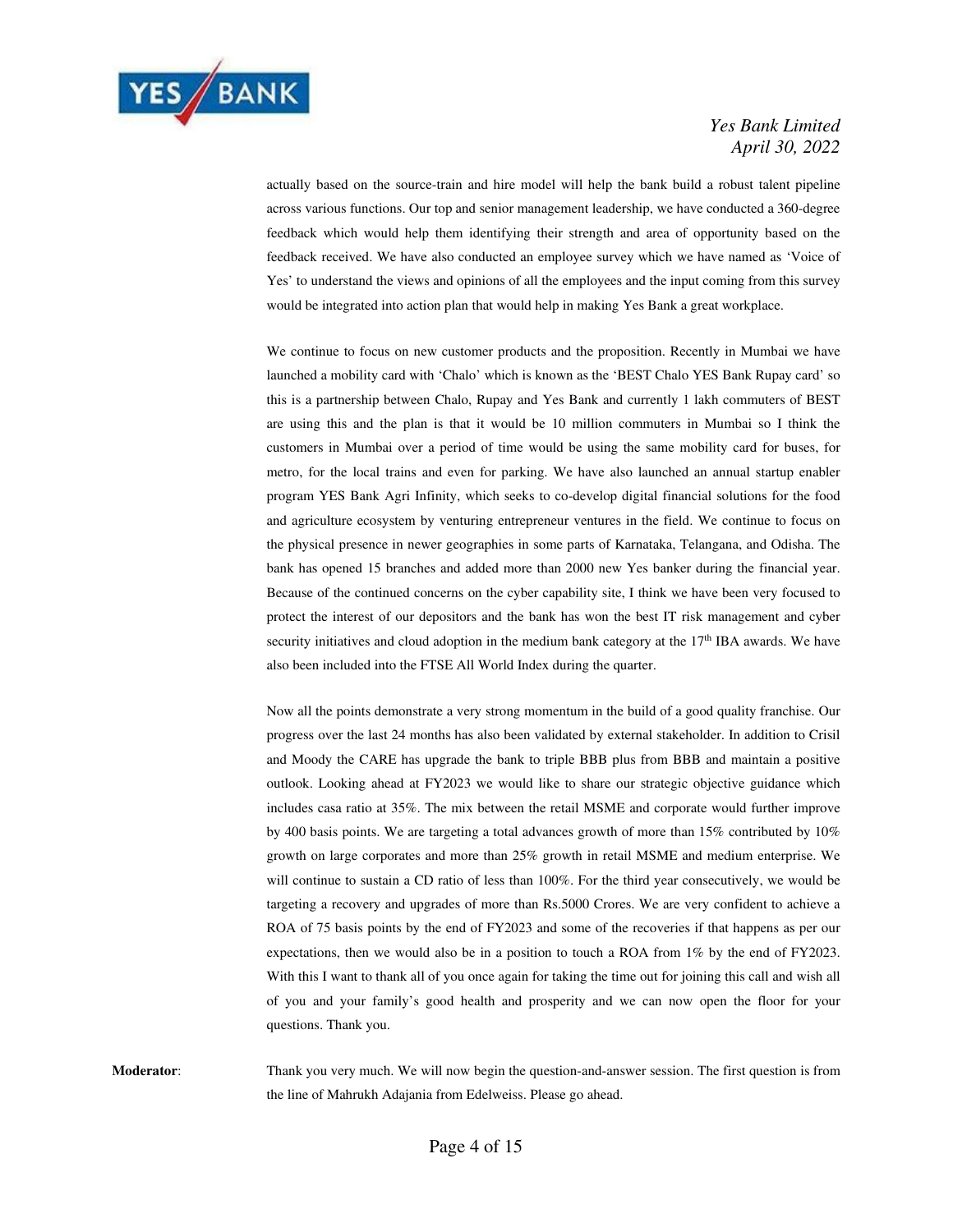

- **Mahrukh Adajania:** Congratulations. Sir I have a few questions. Sir just a clarification the bad loans will be transferred to the ARC by June is that what you said?
- **Prashant Kumar:** Exactly we would like to conclude this within the current quarter.
- **Mahrukh Adajania:** Okay so basically then you will be like a zero GNPA bank or how does it work as in zero corporate GNPA bank is that the way to work?

**Prashant Kumar:** No this is only corporate. I think the entire NPA stock both from corporate and retail would be transferred to the proposed ARC in a transparent manner and then the bank would be exactly without any GNPMA.

**Mahrukh Adajania:** And how is the ARC, CNL or recoveries are all reflected in your book or be at arm's length, so how does it work?

- **Prashant Kumar:** It will be like any other ARC where there would be a structure of 15:85 and whenever the ARCs would make the recovery it would come to liquidating our SR's. Similarly since we would be having a stake in the ARC so the profitability of the ARC would also be shared in proposition to our equity loans.
- **Mahrukh Adajania:** Got it Sir. Sir but you would have taken a very hard look at the provisioning and you think that whatever provisions are carried against this asset as of March these assets are adequate correct?

**Prashant Kumar:** I would be just qualifying it. It is more than adequate.

- **Mahrukh Adajania:** Sir my second question is that basically so I have a few earnings-related question, but this is a very broad strategic question that you off and on there are MNA rumors in the bank? Obviously, I do not expect the management to comment on MNA rumors, but all I want to know is what will be the longterm strategic goal of the bank? Is it to clean up adequately and over the long term be part of a MNA transaction or have a standing of its own? What will be a more appropriate way to think of this?
- **Prashant Kumar:** So Mahrukh I think the appropriate way of looking strategically that after cleaning we would like to become a very strong player on the private banking side and during our journey if we see the opportunities for inorganic growth they would definitely be looking at it.
- **Mahrukh Adajania:** So you will like to have a look at some other players for inorganic growth that way and not the other way around right Sir?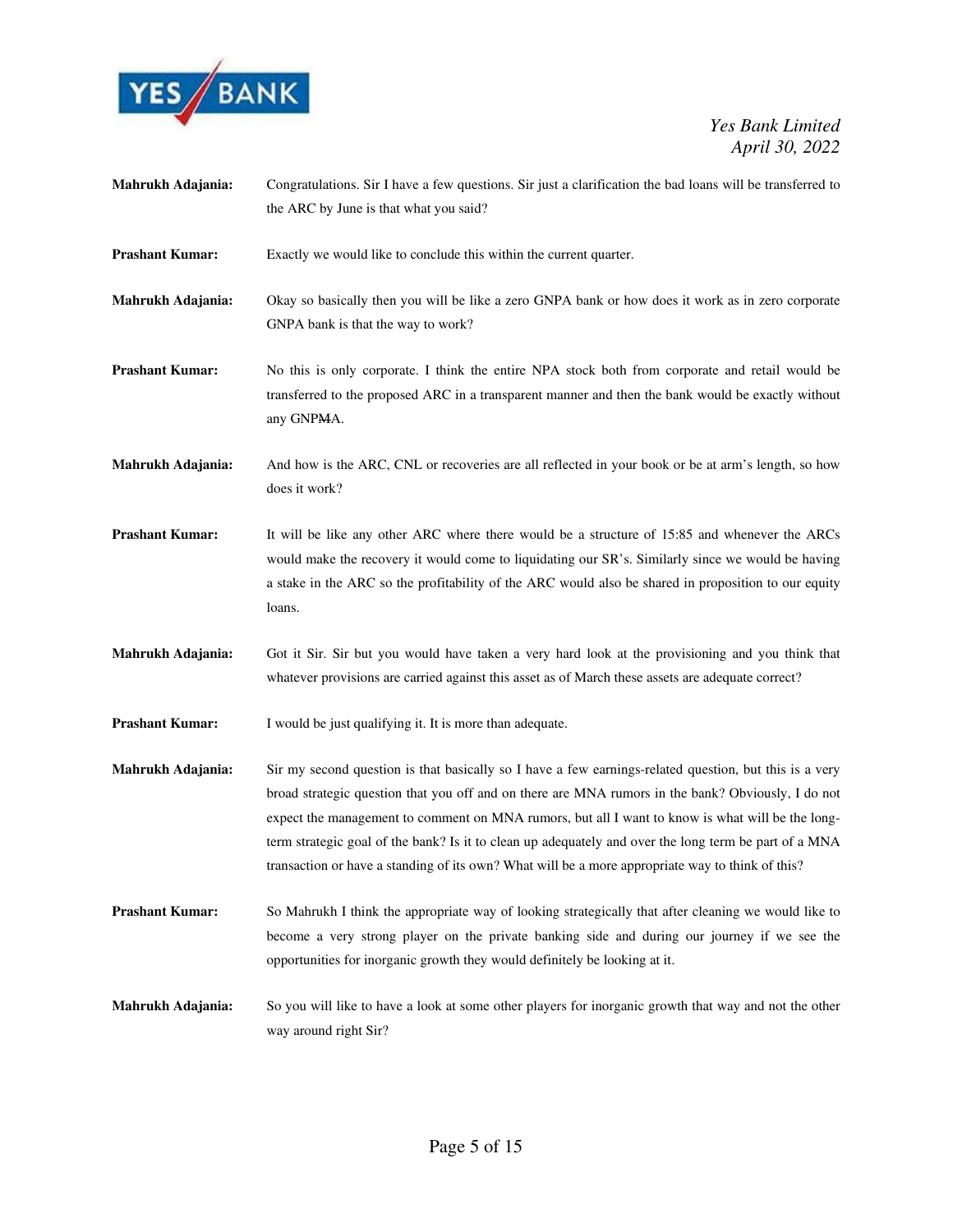

- **Prashant Kumar:** Right absolutely because it is a very, very strong franchise, very strong one that retail and I think today also we are contributing very significantly in the digital story of new India so I think this kind of inorganic growth we would be able to contribute much better.
- **Mahrukh Adajania:** Right and your capital raising plan Sir?
- **Prashant Kumar:** If you see currently we are at 11.6% on CET 1 which would take care of our growth requirements for the current financial year also, but at the same time we also appreciate that due to the uncertainties in the environment it always good to have some buffer so I think we would explore those opportunities and whatever would be the right fit and the right way to raise some capital to just build a buffer, I think we will do that.
- **Mahrukh Adajania:** But has your LCR declined during the quarter?

**Prashant Kumar:** Can you say again.

**Mahrukh Adajania:** Why has your LCR gone down Q-o-Q during the quarter?

- **Prashant Kumar:** No LCR is not conceived which has to go up or come down. There is a regulatory requirement of LCR to be kept around 105%. If you keep LCR very high it would impact your profitability so I think it is better to have a LCR which stays clear of the regulatory requirement and your liquidity but at the same time you need to work for board profitability.
- Niranjan Banodkar: Mahrukh just to clarify the regulatory requirement is 100%.
- **Mahrukh Adajania:** I just have one last question. In terms of your personal loans that have been growing very well so what kind of loans are these? Are these largely to salaried employees?
- **Rajan Pental :** So this is absolutely what you said is right. It is largely salaried and 65% of these loans confound the salary of around 35,000 plus and business is a very small constitution of this. It is approximately 7% to 8%.
- **Prashant Kumar:** At the same time, the credit rating of all these customers it means that credit score are also very good.
- **Mahrukh Adajania:** Got it and Sir would you be able to share the yield on these loans like incremental or any such things on these personal loans?

**Rajan Pental :** Sorry.

**Mahrukh Adajania:** Would you be able to share the yield?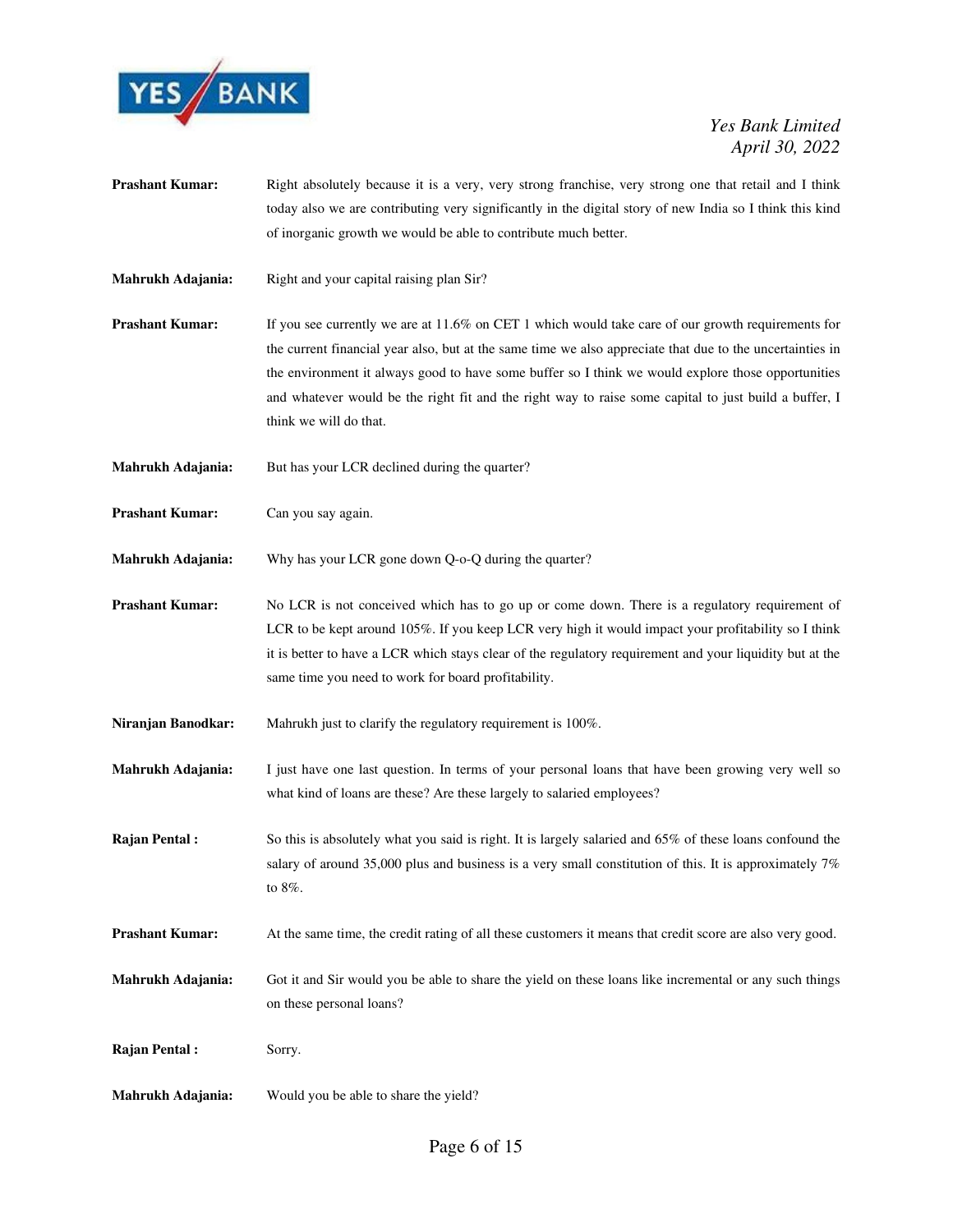

| <b>Rajan Pental:</b>   | So personal loan is around raising between 12.75 to 13.25.                                                                                                                                                                                                                                                                                                                                                                                                                                                                                                                                 |
|------------------------|--------------------------------------------------------------------------------------------------------------------------------------------------------------------------------------------------------------------------------------------------------------------------------------------------------------------------------------------------------------------------------------------------------------------------------------------------------------------------------------------------------------------------------------------------------------------------------------------|
| Niranjan Banodkar:     | Lended on 11.5%, actually 12%                                                                                                                                                                                                                                                                                                                                                                                                                                                                                                                                                              |
| Mahrukh Adajania:      | So 12 is the yield that way.                                                                                                                                                                                                                                                                                                                                                                                                                                                                                                                                                               |
| <b>Rajan Pental:</b>   | Yes.                                                                                                                                                                                                                                                                                                                                                                                                                                                                                                                                                                                       |
| Mahrukh Adajania:      | Sir my very, very last question is on your digital pay? I did not quite understand when you said that<br>you will power every third transaction so if you could elaborate on that?                                                                                                                                                                                                                                                                                                                                                                                                         |
| <b>Prashant Kumar:</b> | No absolutely like if you see the UPI transactions we are having 42% market share. Now UPI<br>transaction in the entire digital space of the country is almost 50% so we are like 41% market share on<br>this. On the Aadhaar enabled payment services our market share is 18.2%. On the NEFT? we are<br>ranked number one and our market share is 14.3% so if you just take the average of the entire digital<br>payment space including UPI, Aadhaar enabled, NEFT, IMPS, and RTGS then we are contributing<br>one third transaction which are supported by the Yes Bank infrastructure. |
| Mahrukh Adajania:      | Okay Sir thank you so much. Thanks a lot.                                                                                                                                                                                                                                                                                                                                                                                                                                                                                                                                                  |
| Moderator:             | Thank you. The next question is from the line of Jai Mundhra from B&K Securities. Please go ahead.                                                                                                                                                                                                                                                                                                                                                                                                                                                                                         |
| Jai Mundhra:           | Good evening Sir and thanks for the opportunity. Sorry Sir on ARC formation again, if you can tell us<br>where are we in terms of the regulatory approvals for setting up that ARC? I heard that you intend to<br>sell on the transfer assets by this quarter end but where are we in terms of regulatory timelines or<br>approvals from RBI or may be some other competent authorities?                                                                                                                                                                                                   |
| <b>Prashant Kumar:</b> | So Jai I think the selling assets to ARC is already within the regulatory guidelines. You do not need<br>any new guidelines. The issue would be only in terms of we becoming part of ARC. So quickly once<br>we are able to identify the partner then we putting our equity into the proposed ARC we would seek<br>the regulatory approvals.                                                                                                                                                                                                                                               |
| Jai Mundhra:           | Right and you do not see any hurdle in you selling your assets to an entity in which you of course<br>have 20% or some equity stake?                                                                                                                                                                                                                                                                                                                                                                                                                                                       |
| <b>Prashant Kumar:</b> | Because this would be a transparent in meeting all the regulatory guidelines in terms of transferring<br>profits.                                                                                                                                                                                                                                                                                                                                                                                                                                                                          |
| Jai Mundhra:           | Right and Sir any ballpark estimate that once you transfer your proposed quantum of stress loans to<br>debt what could be the let us say is there any change in the balance sheet on that day or it would only                                                                                                                                                                                                                                                                                                                                                                             |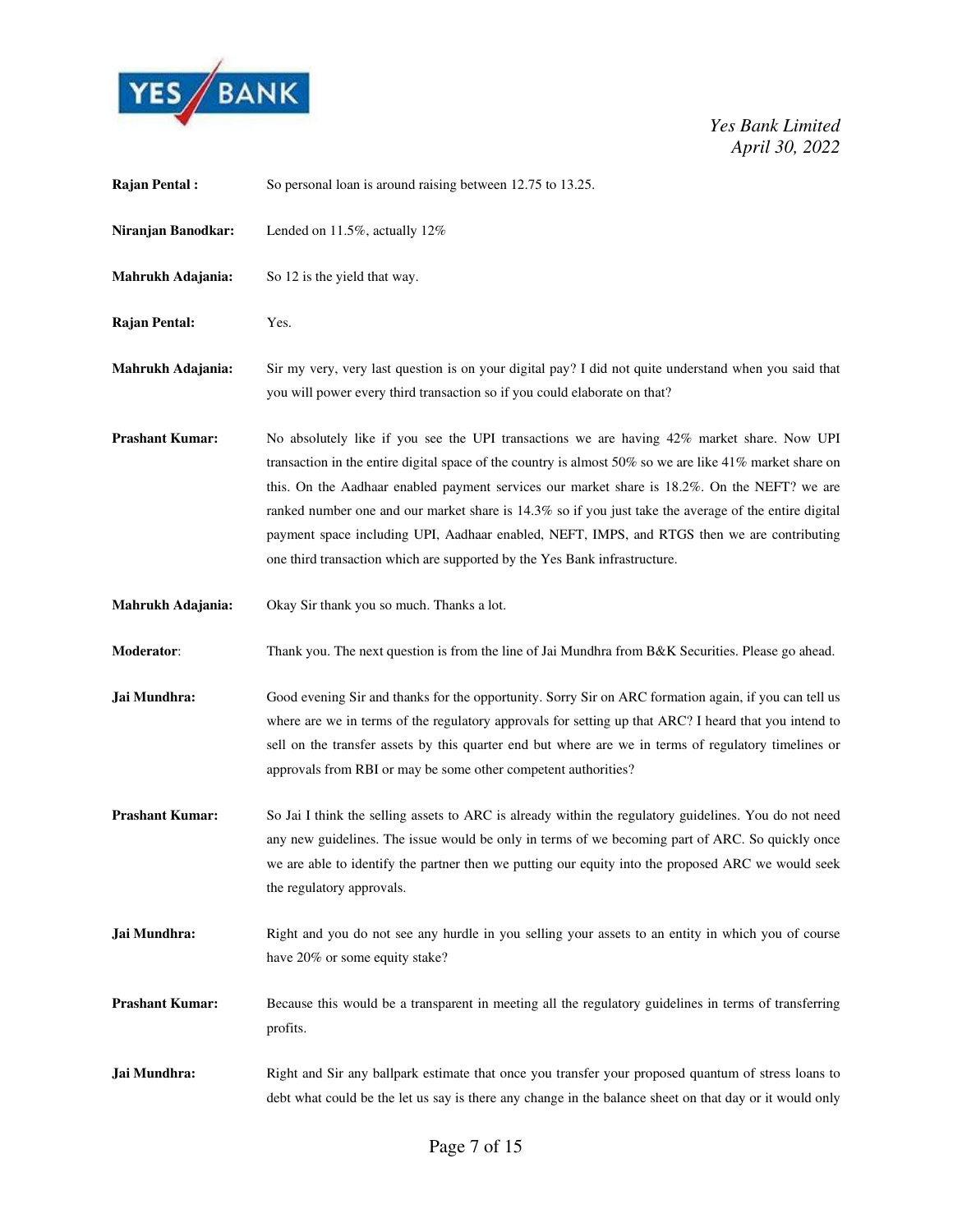

be once the ARC starts realizing those stressed loans right on the day one of your transfer you will just get the SR and 15% cash of the quantum transferred right? Is that understanding right?

- **Prashant Kumar:** Yes absolutely like any other normal transaction with the ARC. You will not be having a NPA sitting on your books and you will be adding 15% cash and 85% SR.
- **Jai Mundhra:** Right and Sir just correct me if you let us say your 85% SR that you get is let us say higher than your book value of that stressed loan will the gains that arise out of SR which is a notional gain because you have got the security receipts which is higher than the net book value of debt bad loan what happens to that notional gain? Can it be routed through P&L or it just remains as notional gain?
- **Niranjan Banodkar:** Jain this is Niranjan. No you cannot recognize into P&L unless you have recovered the principle.
- Jai Mundhra: Understood thanks Niranjan. Second question Sir is on your guidance so clearly as of now we have around for full year this year we have around 1% 100 basis points of operating profit as a percentage of assets? I assume it will keep improving but for us to achieve greater than 75 basis point of ROA it implies that there is almost zero credit cost going into FY2023 because 100 basis points of operating assets and even if you have zero credit cost you will have around 75 basis points ROA so how does this work or is it okay to assume 0% kind of a credit cost going into FY2023?
- **Niranjan Banodkar:** So Jai you will have to look at it in two ways one is clearly if you look at this year, this was on the back of a COVID year so even if you look at it trending of slippages for first half this fiscal and compare that with the second half of this fiscal we are actually meaningfully lower in terms of the slippages and defer consequently also the provisioning cost that would have come out of it, so the extent of provisioning cost that will come out of the new slippages is expected to be lower next year as compared to what we have actually seen in this financial year, that is number one. Number two is that when we look at PPOP to assets clearly we expect an expansion in the margins. We will expect an expansion in the Fees to assets as well and at the core level, which would mean PPOP to asset will also expand 40 to 50 basis points I think through fiscal FY2023 so both are combination of expansion of cost to assets and provisioning that in the lower as compared to what we saw this year on account of lower slippages is what will result into the ROA.
- **Jai Mundhra:** I understand that but I am saying could it be let us say possible to have almost negligible kind of a credit cost possible? Could that be a possibility?
- **Prashant Kumar:** Yes certainly I think there is a possibility is encouraging us to reach 1% ROA.
- **Jai Mundhra:** And the last question Sir if you have any guidance on GNPA and NNPA or may be NNPA, GNPA could be subject to whatever you transfer to ARC but do you have any estimation level of net NPA by year end?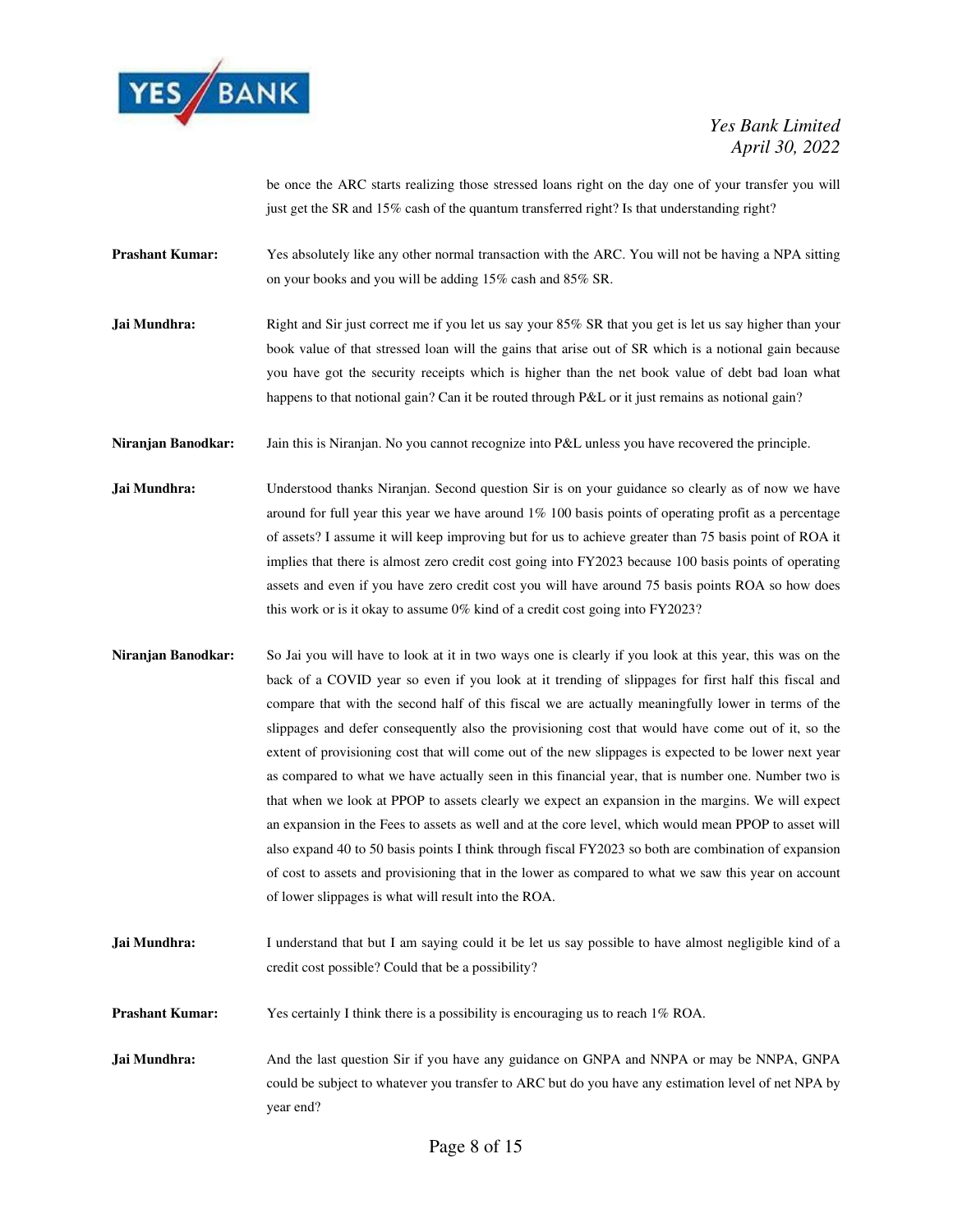

- **Prashant Kumar:** I think putting up for LCA proposed ARC then they would not be having this issues on the GNPA and the net NPA.
- **Jai Mundhra:** Net NPA should not change right even if you transfer those loans to a large extent so I was asking if you have any number for net NPA by the fiscal end?
- **Niranjan Banodkar:** The net NPA clearly this year we have seen about 140 basis points reduction in the NNPA ratio so next year let us say we substitute the NNPA ratio because we might send up the security receipts that we will have. Now the value of the security receipts will be lower on account of two things one is the recovery that we have during fiscal FY2023, but more importantly it will also be a function of what is the value at which we sell these assets at time of sell to the ARC, but just from end perspective we believe we should have similar reduction in the NNPA ratio as well for next year.
- **Jai Mundhra:** I have one more question Sir if I may ask so just lastly on this digital payments so it is very much visible that you have very strong presence I just wanted to check how does it translate to profitability? How and when you are thinking of monetizing this digital leadership there and where would we see this? Can you start monetizing this digital leadership either through fee or how should one look at it thank you?
- **Prashant Kumar:** So currently if you see in terms of the fee out of these transactions so I think there are regulations around it but may be going forward when there would be some relaxation in terms of the fee to be charged for the transaction there would be significant gain for us that is one part. The part two is in terms of monetizing this transaction can be in two ways. One would be in terms of acquisition of customers within the bank and do the profits okay. Now this is something which has already started and I think gradually every year we would be building up, but in terms of this particular data being shared by others, I think there is an issue in terms of the data privacy so I think we are very, very careful in this but definitely we have already started working in terms of using this for the customer acquisition within the bank that would definitely help, but I think we need to explore in terms once the data privacy will come in final shape. We will see within those constructs how we can structure this and for monetization.
- **Jai Mundhra:** Sir if I look at your investment breakup and so double BB and below it has now reduced to 0.4% slide 17 which I think last quarter was slightly higher number? I think some lumpy telecom exposure sitting here and that is now out or has that been converted to loan or if you can just explain what has happened here?
- **Niranjan Banodkar:** Jai you are right. The telecom exposure has been fully repaid.
- **Jai Mundhra:** Great. Thank you Sir and all the best.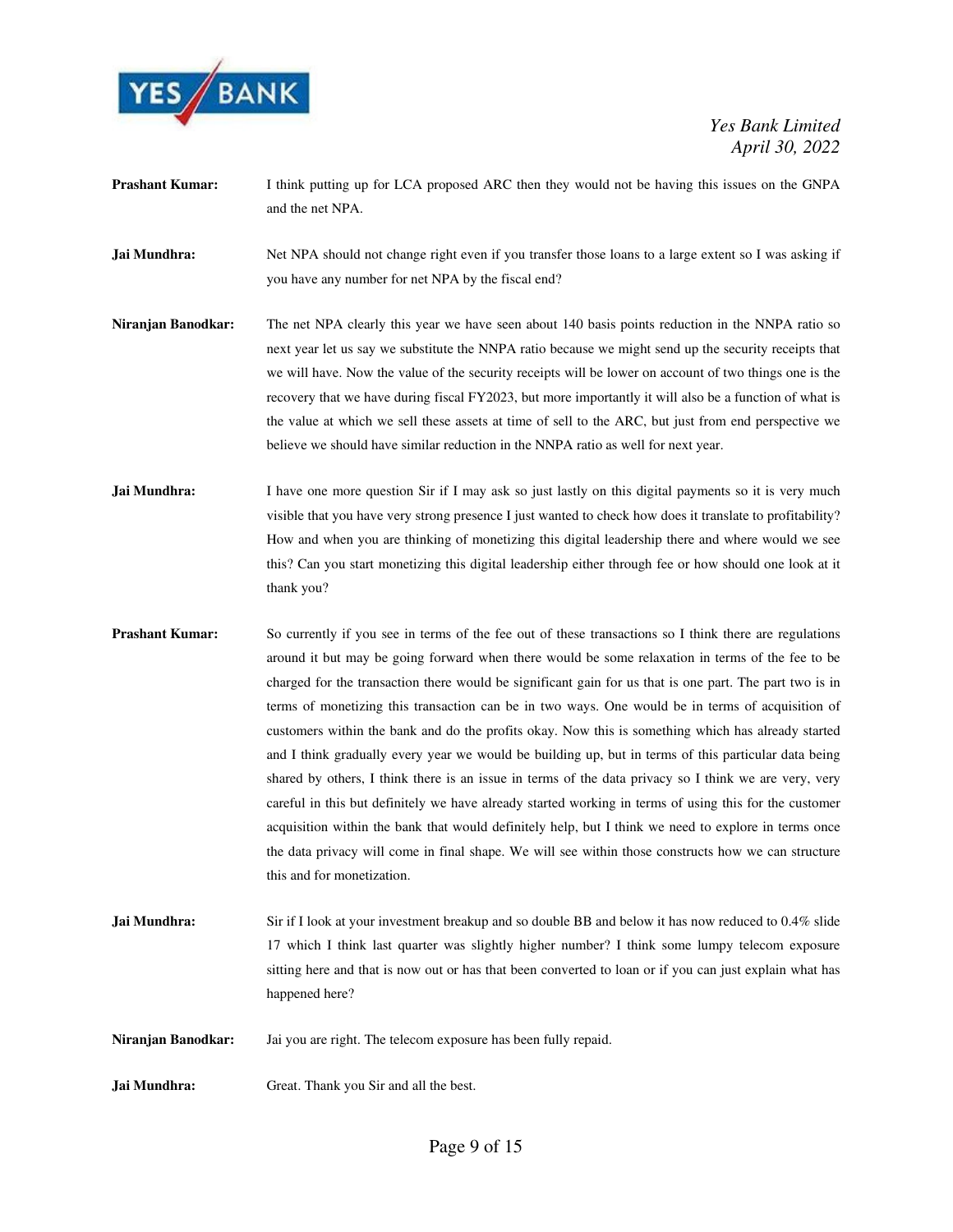

| Moderator:         | Thank you. The next question is from the line of Sri Karthik from Investec. Please go ahead.                                                                                                                                                                                                                                                                                                                                                                                                                                                                                                       |
|--------------------|----------------------------------------------------------------------------------------------------------------------------------------------------------------------------------------------------------------------------------------------------------------------------------------------------------------------------------------------------------------------------------------------------------------------------------------------------------------------------------------------------------------------------------------------------------------------------------------------------|
| Sri Karthik:       | Thank you. There has been a sharp increase in the bank balances in the assets line what explains that?                                                                                                                                                                                                                                                                                                                                                                                                                                                                                             |
| Niranjan Banodkar: | So Karthik sometimes let us say the short-term money deployment that happens because we might be<br>sitting on liquidity so we do keep some of that deployed for overnight or short-term lending, but that<br>really explains the balance there.                                                                                                                                                                                                                                                                                                                                                   |
| Sri Karthik:       | So it is temporary and I am wondering because it could have a drag on your margins so why would<br>you attempt to do that?                                                                                                                                                                                                                                                                                                                                                                                                                                                                         |
| Niranjan Banodkar: | I agree. It is in some way reflective of the CD ratio as well if you just compare FY2022 over FY2021<br>that also comes off, but it is temporary. The intent and idea is really to grow the loan book and<br>aspirationally we did have a target of $15\%$ at the start of the year and once that is back we will also<br>see the pickup in the run rate on margin expansion would be faster than fiscal FY2022, but anyways<br>on just on that note if you just look at NII as a percentage of risk assets you would see a sharper<br>improvement than what you would see on NII to total assets. |
| Sri Karthik:       | Thank you. There is Rs.580 Crores provision on investment during the quarter what is that pertaining<br>to?                                                                                                                                                                                                                                                                                                                                                                                                                                                                                        |
| Niranjan Banodkar: | It is a split between nonperforming investments and on security receipts. You can broadly split as half<br>and half. Clearly from the perceptive of provisioning that you wanted to take on the book in line with<br>let us say the RBI agency we thought it was prudent to pick that up. That is for the exact reason we<br>have taken the provisioning.                                                                                                                                                                                                                                          |
| Sri Karthik:       | Got it. Thank you and just last bit I saw in your press conference of Rs.500 Crores upgrade guidance?<br>I am assuming that presuming ARP structure go through right?                                                                                                                                                                                                                                                                                                                                                                                                                              |
| Niranjan Banodkar: | Say that again you are saying the upgrade of Rs.5000 Crores.                                                                                                                                                                                                                                                                                                                                                                                                                                                                                                                                       |
| Sri Karthik:       | Rs.500 Crores guidance that was flashed on television that is assuming the ARP structure goes<br>through?                                                                                                                                                                                                                                                                                                                                                                                                                                                                                          |
| Niranjan Banodkar: | No so this is actual recoveries resolutions of assets that we will see during the Q4 of fiscal FY2023. I<br>am not sure. Something flashed on TV you are saying for Rs.500 Crores is what you are referring to.                                                                                                                                                                                                                                                                                                                                                                                    |
| Sri Karthik:       | Yes.                                                                                                                                                                                                                                                                                                                                                                                                                                                                                                                                                                                               |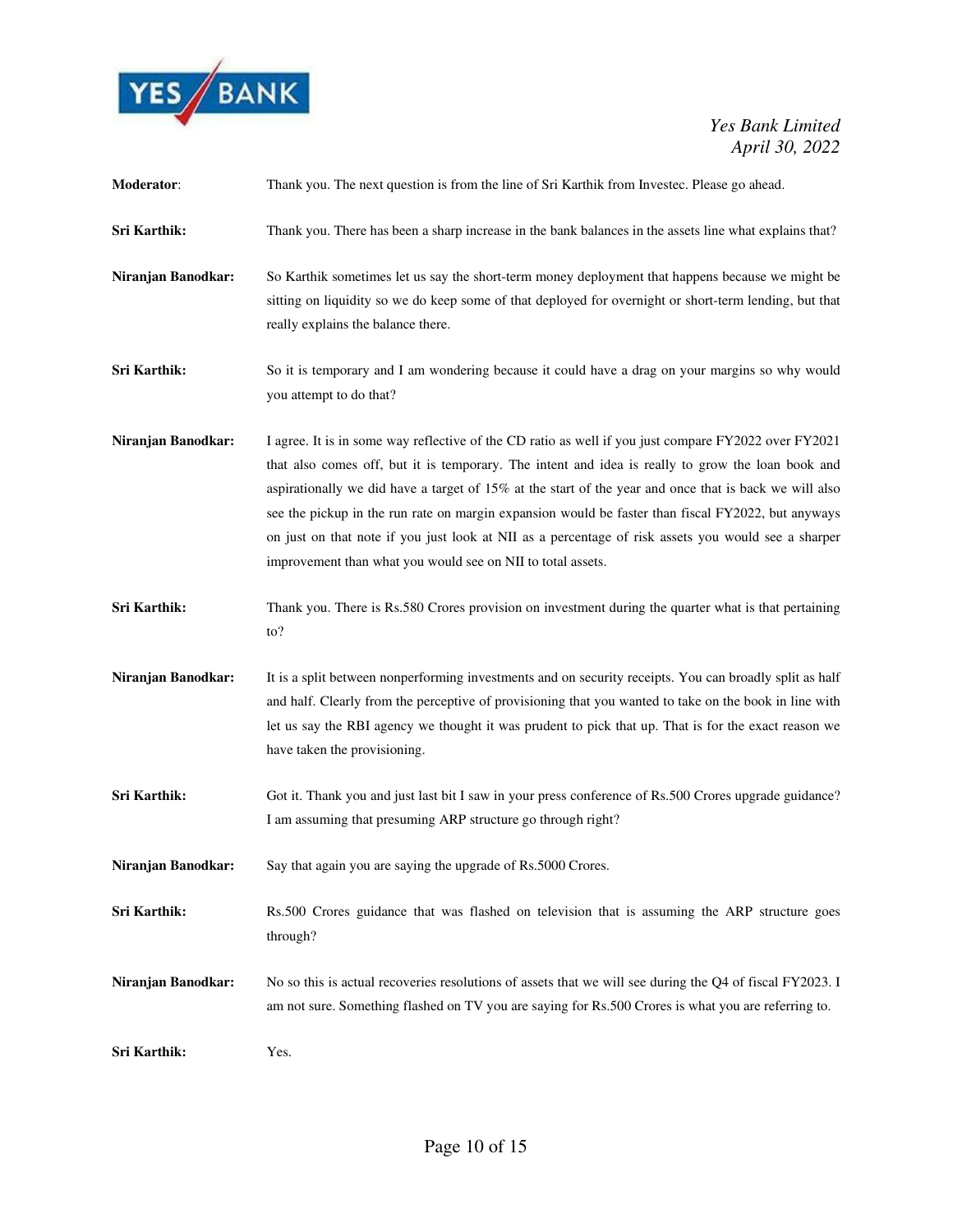

**Prashant Kumar:** No I think that must be something wrong. What we were saying that this year also that this year also we would be targeting a recovery and upgrade of more than Rs.5000 Crores and we have already done more than Rs.5000 Crores in FY2021 and FY2022 & this is without ARC.

**Sri Karthik:** Got it. Thank you very much and wish you all the best.

**Moderator**: Thank you. The next question is from the line of Kunal Shah from ICICI Securities. Please go ahead.

- **Kunal Shah:** Sir again getting into the guidance when you look at in terms of delivering the ROA of 75 odd basis points so with respect to margins how should one look at the margins? One is may be in terms of the deposit cost that has been down to 4.8 but we will be in a rising interest rate scenario and at the same point in time we are looking towards 25% plus kind of a growth on retail plus SME as well so where do we see these stable profile of the margins and even in terms of the expenses now would we be incurring further cost? There is some inch up on the DSA loan sourcing professional fees but as and when we see this kind of a growth would it require much more investments and opex to assets so that should also inch up higher?
- **Niranjan Banodkar:** So Kunal if you actually look at the net interest margins trajectory for fiscal FY2022 and I am just breaking this quarter-on-quarter, we have seen actually an expansion in the NII NIM by about 40 basis points during the course of this year. It started at about 2.1% June and we have ended at about 2.5% for Q4. As we believe we enter into fiscal FY2023 the amount of margin expansion should actually be similar to even marginally higher next year and we are confident because we expect that loan growth should actually also pickup because we do not expect the CD ratio to now meaningfully get lower from her on. I think the journey of correcting the balance sheet structure is actually behind us and therefore to that extent we believe if we are at 2.5% at least the exit for FY2023 should be 3% plus margin for FY2023. On the cost side if you see the other operating expenses actually and if you do a year-on-year comparison so if you look at the quarterly run rate for March year-on-year has actually grown by 11% and that is actually lower than what the franchise growth would have been on the retail side so if you see the disbursements quantum has grown more than 11%. You have had deposit acquisitions run rate actually been much higher happening as well so we are conscious of that and therefore we have always been saying we should look at cost to assets as a proportion. We would possibly look at a 2.4 cost to asset. We will continue to invest in our retail distribution but we do not see that cost to asset will actually deteriorate more than 10 to 15 basis points and that also will be a function of do we see let us say our run rate on recoveries actually being higher than what we are equipped. If we find recovery coming through maybe we will continue to accelerate the expansion more than what we have planned so that is really clearly about 40 to 50 basis points expansion on the margin is what we expect driving our operating profits next year.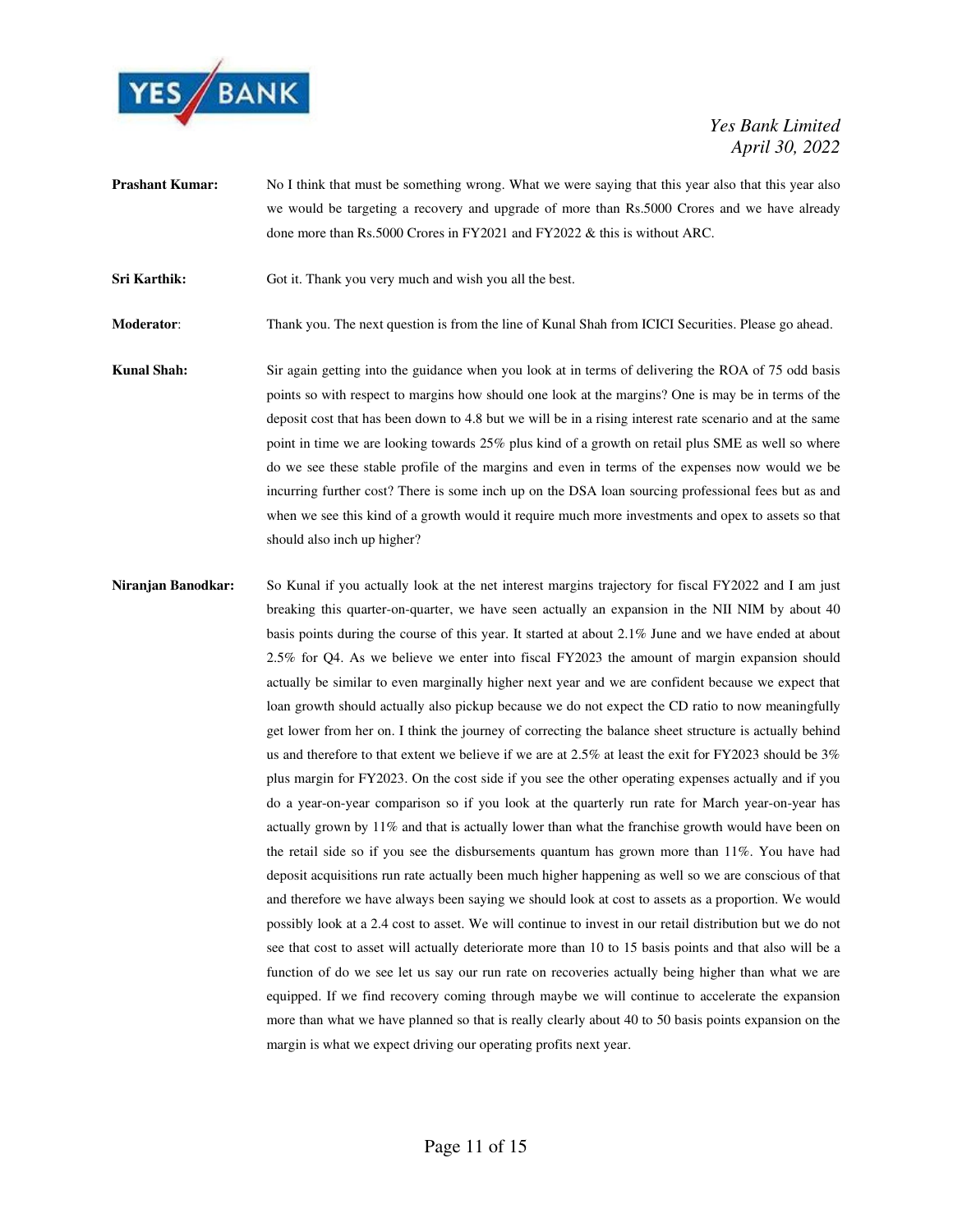

| <b>Kunal Shah:</b>     | Sure lastly in terms of this three-borrower sort of accounts so this has been directly taken from<br>reserves Rs.475 odd Crores kind of a note?                                                                                                                                                                                                                                                                                                                                    |
|------------------------|------------------------------------------------------------------------------------------------------------------------------------------------------------------------------------------------------------------------------------------------------------------------------------------------------------------------------------------------------------------------------------------------------------------------------------------------------------------------------------|
| Niranjan Banodkar:     | So Kunal the requirement is that it needs to be taken in one fourth in one quarter and the balance three<br>fourth you can rate over the remaining three quarters, which is what is getting spilled over to next<br>year so we will take it in FY2023 so about Rs.150 Crores we have already taken in Q4.                                                                                                                                                                          |
| <b>Kunal Shah:</b>     | So Rs.475 Crores is the gross number and we have considered Rs.150 odd Crores in the net worth at<br>this moment and there will be further which will come in FY2023?                                                                                                                                                                                                                                                                                                              |
| Niranjan Banodkar:     | Small correction we have taken Rs.633 Crores let us say is the total provisioning required of which<br>about Rs.160 Crores is something we have taken in Q4. The balance Rs.475 Crores is being detected<br>directly from reserves and surplus which means the entire Rs.630 Crores provisioning has been<br>adjusted in the capex, but the P&L has had a Rs.150 Crores impact.                                                                                                    |
| <b>Kunal Shah:</b>     | Okay so one fourth impact in P&L and three fourth impact taken from reserves?                                                                                                                                                                                                                                                                                                                                                                                                      |
| Niranjan Banodkar:     | That is right.                                                                                                                                                                                                                                                                                                                                                                                                                                                                     |
| <b>Kunal Shah:</b>     | Sure and in terms of watch list on the corporate side is it anything which is there or we are largely<br>done with in terms of the recognition for provisioning everything is more or less now sorted here?                                                                                                                                                                                                                                                                        |
| <b>Prashant Kumar:</b> | So I think there is no issue in terms of recognition. It is only if you see our SMA1 and SMA2 that is<br>also coming down now significantly. So we do not see any exposure which is area of concern or pain<br>point.                                                                                                                                                                                                                                                              |
| <b>Kunal Shah:</b>     | Got it. Thanks a lot and all the best.                                                                                                                                                                                                                                                                                                                                                                                                                                             |
| Moderator:             | Thank you. The next question is from the line of Mahesh MB from Kotak Securities. Please go ahead.                                                                                                                                                                                                                                                                                                                                                                                 |
| <b>Mahesh MB:</b>      | My question to Niranjan. This provisioning that we have been discussing out there if assuming that<br>these sales happens or not happens to an ARC the provisions continues as per the current norms right?<br>Is my understanding is right because you will be the single largest owner of the trust in which the<br>ARC assets are sitting? The norms currently stands as to whether it does not matter whether it is<br>sitting in your books or in the books of the ARC right? |
| Niranjan Banodkar:     | That right Mahesh so the rules say that in effect if you are the dominant subscriber to the security<br>receipts then you have to follow the aging norms as if the account would have been an NPA in your<br>books.                                                                                                                                                                                                                                                                |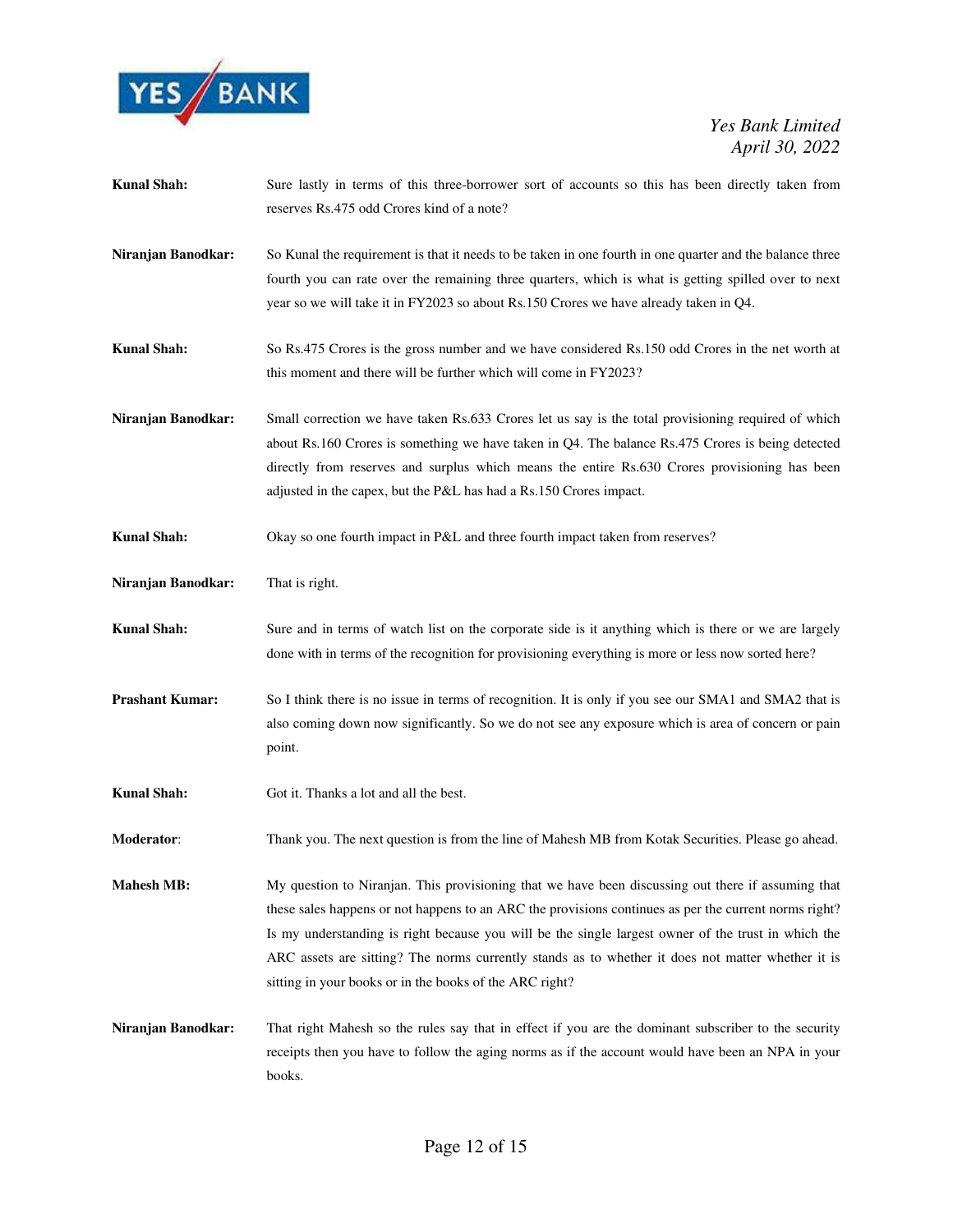

- **Mahesh MB:** To the other question that you had answered to so are you saying that look the provisioning for FY2023 could be low how would you tie that up? I not sure if this question was asked earlier so just trying to understand it is unlikely that you will see full resolutions coming through an FY2023 right?
- **Niranjan Banodkar:** So the way to look at it is so there is a provisioning is a combination of two aspects. One is the new slippages. The second is the aging related provisioning that will play out during the course of the next year and against that what is the offset coming in from the recovery income so clearly our expectation for the recovery resolution income is higher than let us say the aging provisioning that I will have to take or the provisioning I will have to take from the slippages during the course of the next year.
- **Mahesh MB:** Could you be able to share the data on what will be aging provisions assuming that there is no resolution at this point?
- **Niranjan Banodkar:** Mahesh it is a bit premature for us to be saying that because on some of the aging related provisioning there is also prognosis of recovery or resolutions that play out and therefore when we look at the full portfolio in terms of what the P&L flow happens we believe that we should be able to have a better net run rate than this year, number one. Number two, in many ways let us say acceleration and recoveries also allow us to keep reducing the carry value if we are finding that we are running ahead of the run rate so in many ways have a plan for the subsequent year better.
- **Mahesh MB:** Sir just one additional on the same topic when you look at the recovery rate that you have done for FY2022 and you had kind of indicated a reserve rate on your overall portfolio how has the run rate been with respect to the value of recoveries?
- **Niranjan Banodkar:** Mahesh sorry if you can just repeat the question.
- **Mahesh MB:** The question is see you would have assumed a certain recovery against a specific assets right at the start when this entire resolution started and you are now let us say into the second year of the bank how has been the performance in terms of recoveries that you have received today as compared to the expected recoveries that you had placed on those assets?
- **Prashant Kumar:** So I think this is much better than what we were expecting and what the market was expecting so I think like Mahesh you will be knowing like lot of entities were looking at our portfolio and the people who were looking may be not like more than 25% to 30% kind of thing and we have been able to recover to the extent of 55% to 60% in those kind of things so on an average I think the kind of recoveries which we are seeing and that is exactly helping us in terms of recoveries, helping us in the P&L. We are seeing much better than what market was expecting and also what we were expecting.
- **Mahesh MB:** Prashant as you go forward you get into the more sticker or the difficult assets you think it will still hold good this estimate?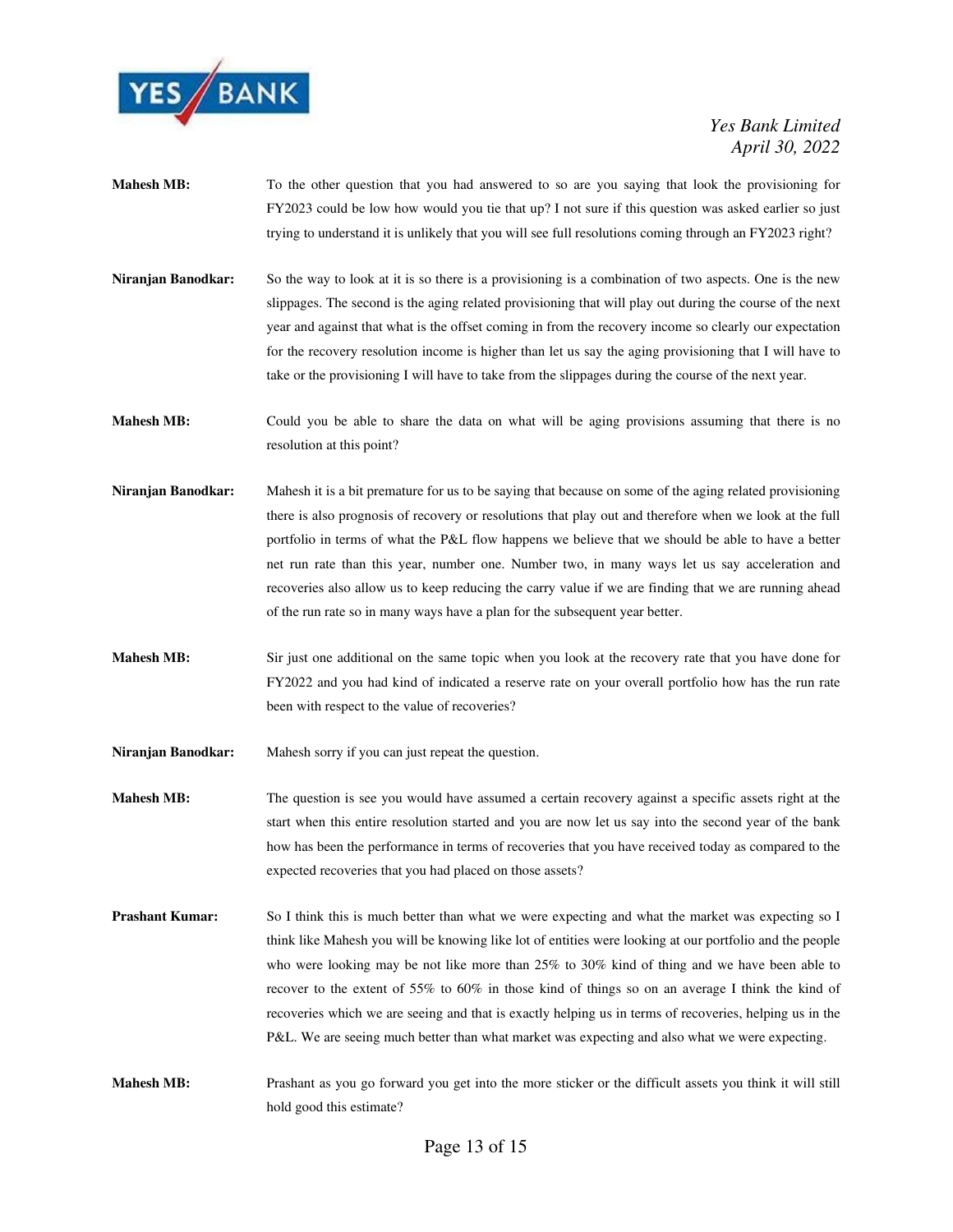

- **Prashant Kumar:** So this estimate cannot be applicable to the entire definitely but I think still we have some juice left there and I think more than Rs.5000 Crores in the current financial year and may be say around Rs.4000 Crores to Rs.5000 Crores in the next financial year also is something which there is a possibility.
- **Mahesh MB:** Perfect Sir and sorry you did not answer this? Just wanted to clarify did you also give an estimate of how are you looking at slippages for this year as well given that we do not have that big a grip on what the corporate slippages will look alike?
- **Prashant Kumar:** So not more than overall on the corporate and retail I think we are not looking at more than 2%.
- **Mahesh MB:** On book?
- **Prashant Kumar:** It will be less than 2% but I think we are taking the estimate of at least 2.
- **Mahesh MB:** Thanks a lot Sir.
- **Moderator**: Thank you. The next question is from the line of S Agarwal from Max Life Insurance. Please go ahead.
- **S Agarwal:** Good evening Sir. I have two questions on ARC so the entire stressed assets will be transferred to the new ARC or will there be fresh challenge method where other ARC will be also be invited to bid for those assets and second question is some of the stressed asset would be nearing resolution may in the next one year? What is the thought process of transferring those assets to the ARC?
- **Prashant Kumar:** So I think there are two things. One is in terms of as per the regulatory guidelines everything has to be done in a transparent process and once we are able to identify a partner and whatever will be the bid we definitely need to go for a connect where the other ARCs would also be to participate right so that is one thing and the second thing is it is difficult to take this call that you cannot be choosy because if you start choosing your asset where recoveries possibilities are much higher and you do not transfer to ARC then the other person would also be choosy in terms of your assets so then it becomes very, very difficult so you need to decide like all your assets on a particular date has to be done.

**S Agarwal:** Thank you.

- **Moderator**: Thank you. The next question is a followup from the line of Mahrukh Adajania from Edelweiss. Please go ahead.
- **Mahrukh Adajania:** Sir would it be possible to share your gross provision or your aging provisions for FY2022?